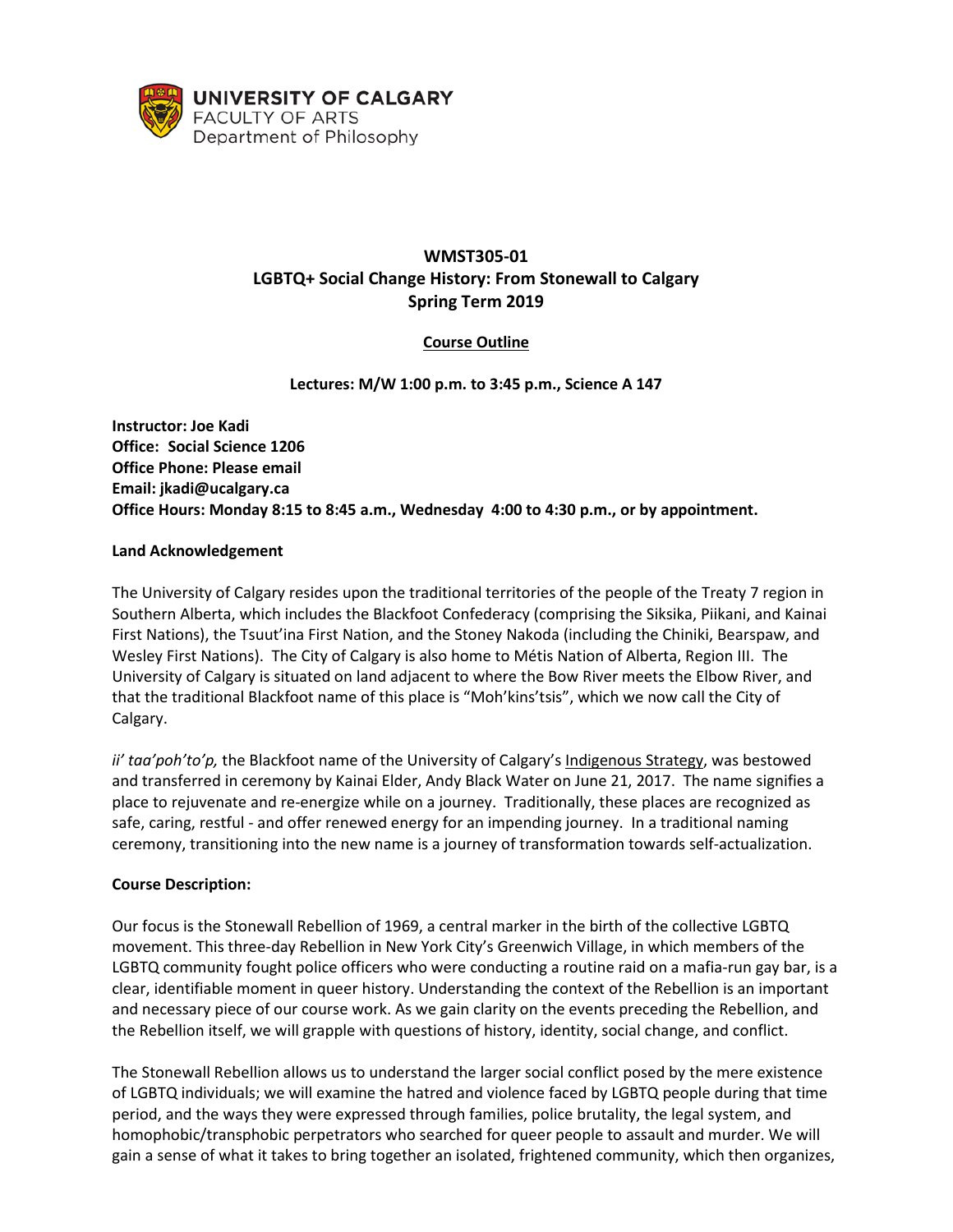mobilizes, and ends up changing the world. We will consider what it takes to succeed in social change work.

While understanding this piece of our significant, collective history, it is equally important to recognize that such social change work did not happen only in the past. To this end, we will integrate material that allows us to gain knowledge about present-day social change work happening here in Calgary. We will gain a depth and an appreciation of the kind of activities LGBTQ folks and their allies are engaging in on a regular basis, and the ways in which this work is affecting our city. Moving between these two time periods will allow us to deepen our historical knowledge, and appreciate current social change work more clearly.

# **Prerequisites:**

**None.**

### **Course Learning Outcomes:**

-To understand key issues in the lives of LGBTQ+ folks, and the lives of marginalized communities.

-To understand history as a contested site.

-To gain knowledge of important historical forces and events.

-To consider gender, race, and sexuality, in both social terms and personal terms.

-To develop critical thinking skills.

-To become a more conscious, self-reflective person.

-To create a vibrant learning community based on participation and respect.

-To understand what social change is, and how it has impacted, and continues to impact, our world and our lives.

### **Content Warning**

Some of the materials and topics in this class may include explicit written or audio-visual content (violence, sexuality, objectionable or illegal conduct). If these materials make you uncomfortable, you are encouraged to speak with the professor. You will not be exempt from any assigned work but we will work together to accommodate your concerns. This class respects difference and diversity while welcoming thoughtful, critical debate and discussion.

### **Participatory Classroom Philosophy**

In our participatory classroom, students will be invited to engage in a number of ways, from dyads to small groups to full class. Engagement is encouraged, and not forced. Aligning personal goals with our braver space guidelines and intentions will be helpful.

### **Student Agreement and Other Important Matters:**

Students are expected to carefully read the Student Code of Conduct Agreement, and abide by it, after our first class. The Student Agreement explains important issues having to do with creating a respectful environment, ensuring confidentiality, setting up a distraction-free classroom, and so forth. If a student has concerns about the Student Agreement and needs to speak to the instructor in order to negotiate a modified agreement, this must be discussed in person. Otherwise, all students will be expected to follow the guidelines stated in the Agreement.

Responsibility for attending and fulfilling the requirements for all aspects of the course resides with the student. The professor will not give out lecture notes, repeat information, nor provide replacement copies of material that was provided during regular class hours. The course includes a combination of individual assignments, group work, lectures, screenings, and readings.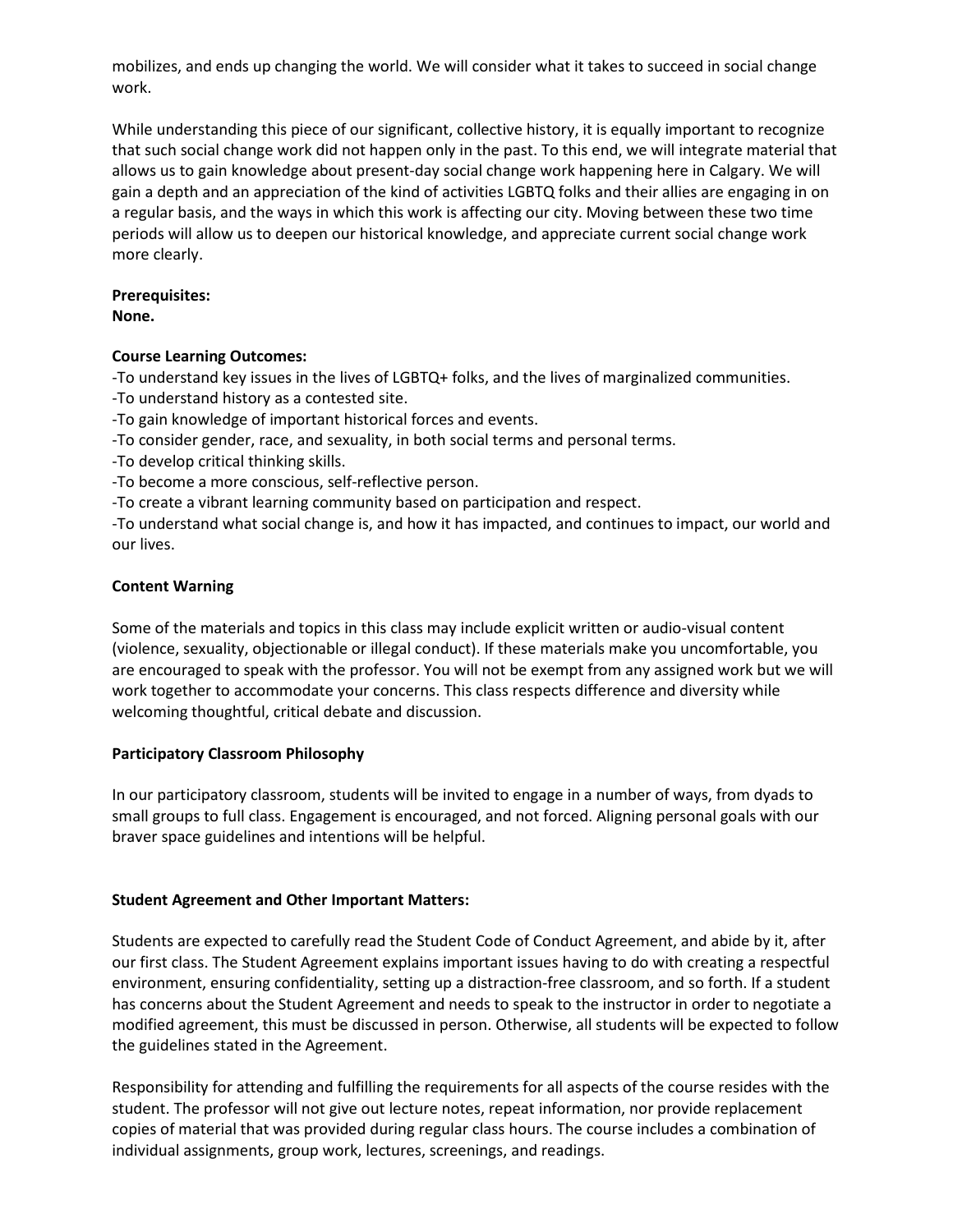Use of recording technologies in class is prohibited.

A D2L portal has been set up for this course which allows for group correspondence, course announcements, assignment submissions, and other forms of communication. Students are expected to check D2L, and their email, regularly.

Students are expected to arrive to class on time and prepared to work.

Plagiarism, defined as using any source whatsoever without clearly documenting it, is a serious academic offense. Consequences include failure on the assignment, failure in the course and possible suspension or expulsion from the university. Please refer to the following information and make sure you are familiar with the statement on plagiarism provided at the end of the syllabus. <http://www.ucalgary.ca/pubs/calendar/current/k-2-1.html>

### **Required/Recommended Texts (including electronic resources):**

Students are required to read two books. One is *Stonewall: The Definitive Story of the LGBTQ Rights Uprising that Changed America*, by Martin Duberman, and the second is *Our Past Matters: Stories of Gay Calgary*, by Kevin Allen. They are available at the UC bookstore.

### **Course Assessment**

This course offers no re-takes or make-up assignments. Requesting extensions on assignments should be done well ahead of the due date. If you wish to discuss a grade with the TA or the instructor (depending on which person graded that particular assignment), you must do so during office hours. You will be expected to reflect upon your assigned grade in the context of the course guidelines and any rubrics.

Unless otherwise stated, assignments for the D2L drop-box must be submitted by 11:59PM on the due date.

### **Assessment Overview:**

- Participatory classroom assignments Parts 1 and 2, 20 percent. Due May 13 and June 12.
- Letter writing assignment 25 percent. Due May 29.
- Film review 25 percent. Due June 10.
- Final take-home exam 30 percent. Due June 19.

\***Participatory Classroom Assignment (2 parts**), worth 20%. Considering that this is a participatory classroom, and that the success of a participatory classroom depends on each individual, this assignment will provide the chance for students to set out their intentions for the term, in terms of attendance, participation, engagement, and adherence to the student guidelines/braver space guidelines, and then assess whether they met those expectations. The first part of the assignment is due May 13, D2L, 11:59 p.m., and will consist of roughly one double-spaced page. In it, the student will set out their plan for their level of attendance, participation, engagement, and adherence. In the second part of the assignment, which is due June 12, D2L, 11:59 p.m., students will begin by assigning themselves a letter grade that they believe accurately reflects their attendance, participation, adherence to student guidelines/braver space guidelines, and depth of learning. *Remember: students are giving themselves a grade for the 10 percent of their mark that pertains to issues of participation and engagement, as opposed to the grade they believe they deserve for the entire course.* Students will assess how well they met the expectations they set out in the first part of the assignment, and explain their rationale for the grade. The student's assessment will be considered in light of the instructor's observations, and the instructor will have final say concerning the grade.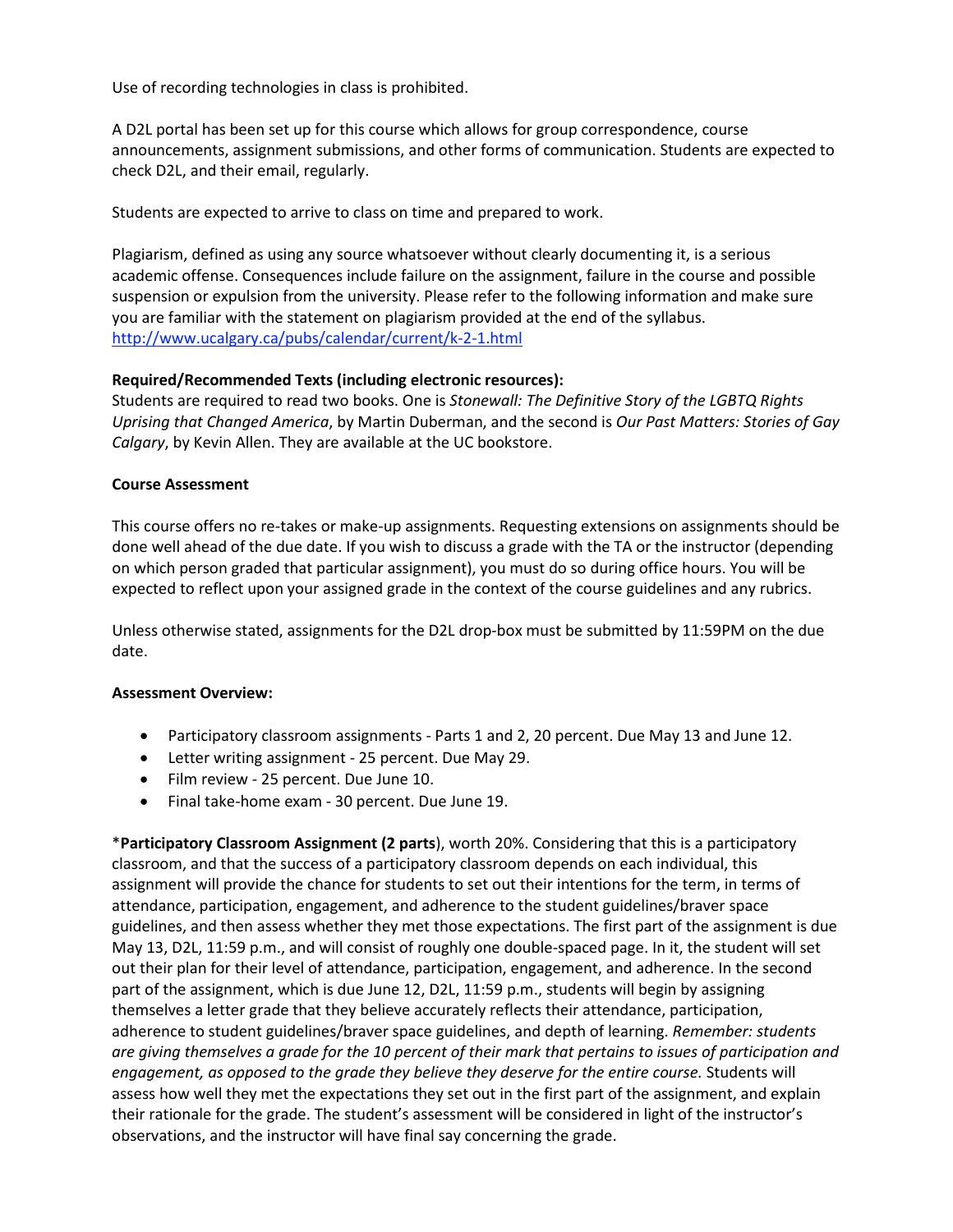**\*Letter writing assignment**, worth 25%. Students will choose to write a letter to one of the six people whose stories are told in the Duberman book. In this letter, students will analyze the impact this person has had on their life. Key questions to consider before writing the letter: What did you learn from studying the life of this person? How was your own life impacted by studying the life of this person? Did you appreciate what this person did, in terms of social change work, or did you have major disagreements with what this person did? Why? Where there connections between this person's experiences and your own experiences? How did this person's life help you make sense of your own identity regarding issues of gender and/or sexuality? The letter gives you the chance to engage directly with the person in question. This letter falls into the category of a personal reflection assignment. This means that it combines the strength of good academic writing (well-organized, well-written work that draws extensively on course material and shows the reader that you are able to cite course material properly and explain it in your own words) with reflections on your own life and your ability to make connections. It is written in the form of a personal letter (Dear Yvonne, I am writing to you to talk about what I have learned about your life after reading Martin Duberman's book…..). The letter will show the depth of your critical thinking skills and the ways that you have grasped the depths of our course material. Students may choose to present the letter in a format other than a written assignment. See the Guidelines for the Letter Writing Assignment, on our D2L site. This assignment will be uploaded to the D2L drop-box by 11:59 p.m. on May 29.

**\*Film Review,** worth 25%. We are fortunate that the Fairytales Film Festival will be happening from May 24 to June 2, as this is an important social change organization in Calgary with direct connections to our course material. Students can find information about the festival, and the schedule of films, at this website[: https://www.fairytalesfilmfest.com/.](https://www.fairytalesfilmfest.com/) Students will choose one film to attend. Note that the student ticket price is \$10, and that working one volunteer shift means you are able to attend one film free of charge. This year there is an option to work three volunteer shifts and earn a pass to the entire festival. (The film festival website contains information about volunteering options.) For the assignment, students will write a review of the film they have seen, and will make sure to include an explicit discussion of the connections between the film and social change. This will be uploaded on the D2L drop-box, by 11:59 p.m., June 10. Students may choose to present this review in a format other than a written review. See the Guidelines for the Film Review, on our D2L site.

**\*Take-home final exam,** worth 30%**.** Students will complete a take-home final exam that will allow them to reflect on the thematic issues raised in the course, and integrate and evaluate learnings throughout the term. The exam will be handed out on June 17, and will be due at 11:59 p.m. on June 19; it will be uploaded to the D2L drop-box site. There are no exceptions to this deadline.

# **IMPORTANT PROGRAM, DEPARTMENTAL, FACULTY AND UNIVERSITY INFORMATION:**

### **Registrar-Scheduled Final Exam**

There will not be a Registrar-Scheduled final exam in this course.

#### **Grading system**

This course uses a combination of letter and number grades, according to the chart below. The university's Undergraduate Grading System is available here: [http://www.ucalgary.ca/pubs/calendar/current/f-2.html.](http://www.ucalgary.ca/pubs/calendar/current/f-2.html)

In most cases where the final letter grade for the course is less than 1% from the next higher grade, the professor will round-up. This course does not use a bell curve – whatever mark you get is it.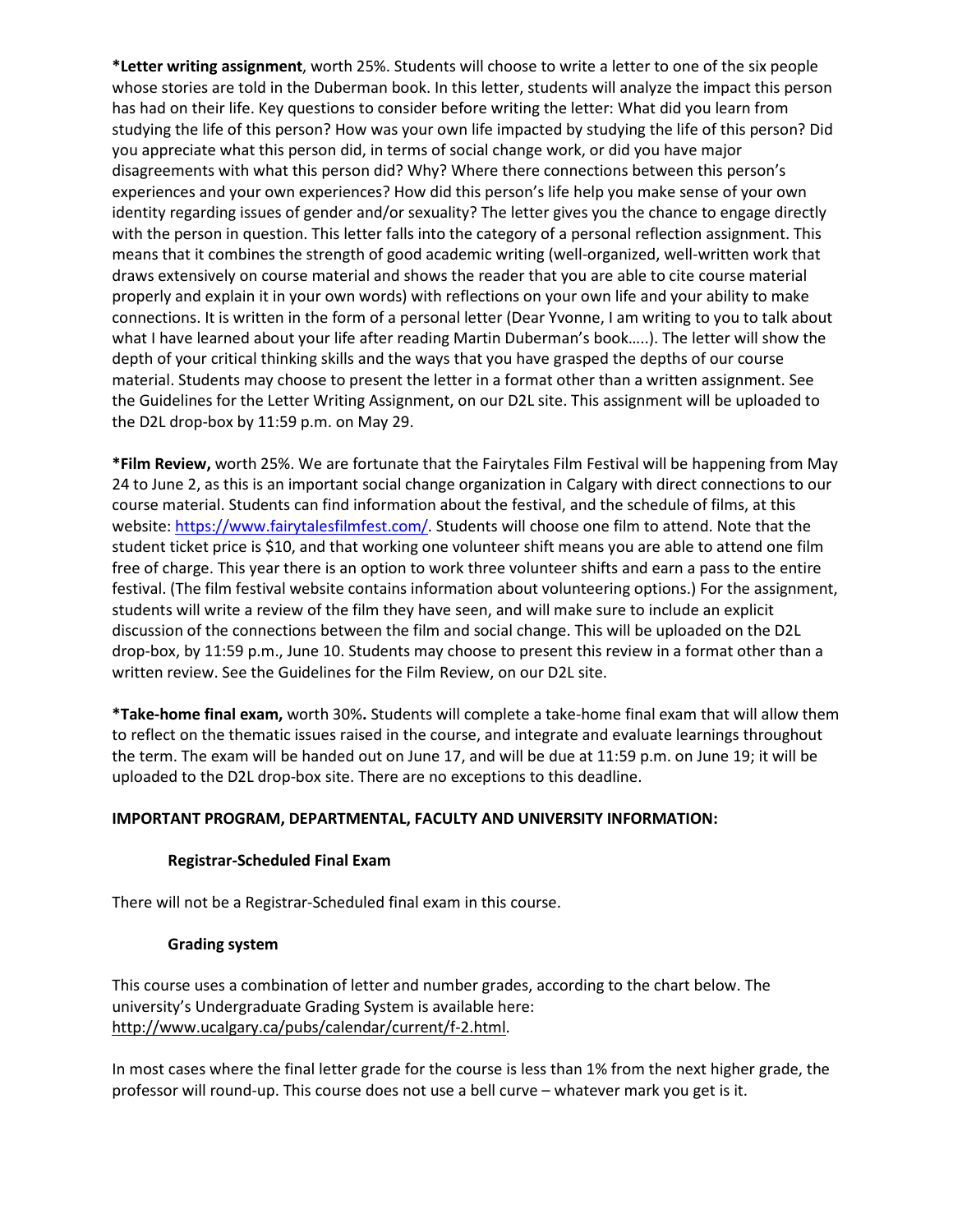### **Grading Scale**

| A+  | $96 - 100\%$   | C+  | $65 - 69.99\%$ |
|-----|----------------|-----|----------------|
| А   | $90 - 95.99\%$ | C   | $60 - 64.99\%$ |
| А - | $85 - 89.99\%$ | C - | $54 - 59.99\%$ |
| B+  | $80 - 84.99\%$ | D+  | $53 - 54.99\%$ |
| В   | $75 - 79.99\%$ |     | $50 - 52.99\%$ |
| в.  | $70 - 74.99\%$ |     | $0 - 49.99\%$  |

#### **Late Assignments**

Unless otherwise stated, no extensions will be granted on assignments except in cases of documented medical or personal distress. Failure to submit on time will result in a grade of F (zero).

Failure to complete all of the required exams and assignments (including Engagement) may result in a grade of F (zero) in the course. If you complete all assignments but receive more than two Fs, the professor reserves the right to give you a final grade of F.

It is the student's responsibility to keep a copy of all assignments in case of loss by any cause.

### **Women's Studies Program Course Policies**

### **Course Content:**

This class respects difference and diversity while welcoming thoughtful, critical debate and discussion. No one person's right to their beliefs may supersede another person's right to security and dignity.

When in a classroom dedicated to social justice education, conflict will happen. That is part of a healthy, dynamic, questioning space of learning and discovery. You are encouraged to hold onto your own personal beliefs, but recognize that there will be differences of opinion and experience.

A university classroom holds high standards of research, evidence, and analytical proof. Students need to listen attentively, respectfully, and critically to the evidence provided in class lectures, readings, discussions, and other materials.

Some of the materials and topics in this class may include explicit content (violence; sexuality; profanity; blasphemy; objectionable or illegal conduct). If you feel any materials may cause you distress or severe discomfort, you are encouraged to speak with the professor and/or to take measures to ensure that you feel braver in the classroom. You will not be exempt from any assigned work but we will work together to accommodate your concerns.

If you feel that you need more support than can be provided by the classroom or the instructor, you are encouraged to take advantage of some of these resources:

SU Wellness Centre [\(http://www.ucalgary.ca/wellnesscentre/](http://www.ucalgary.ca/wellnesscentre/) 403-210-9355 / 403-266-4357)

Alberta Mental Health Hotline [\(http://www.albertahealthservices.ca/services.asp?pid=saf&rid=1019446](http://www.albertahealthservices.ca/services.asp?pid=saf&rid=1019446) 1-877-303-2642)

Calgary Communities Against Sexual Abuse Hotline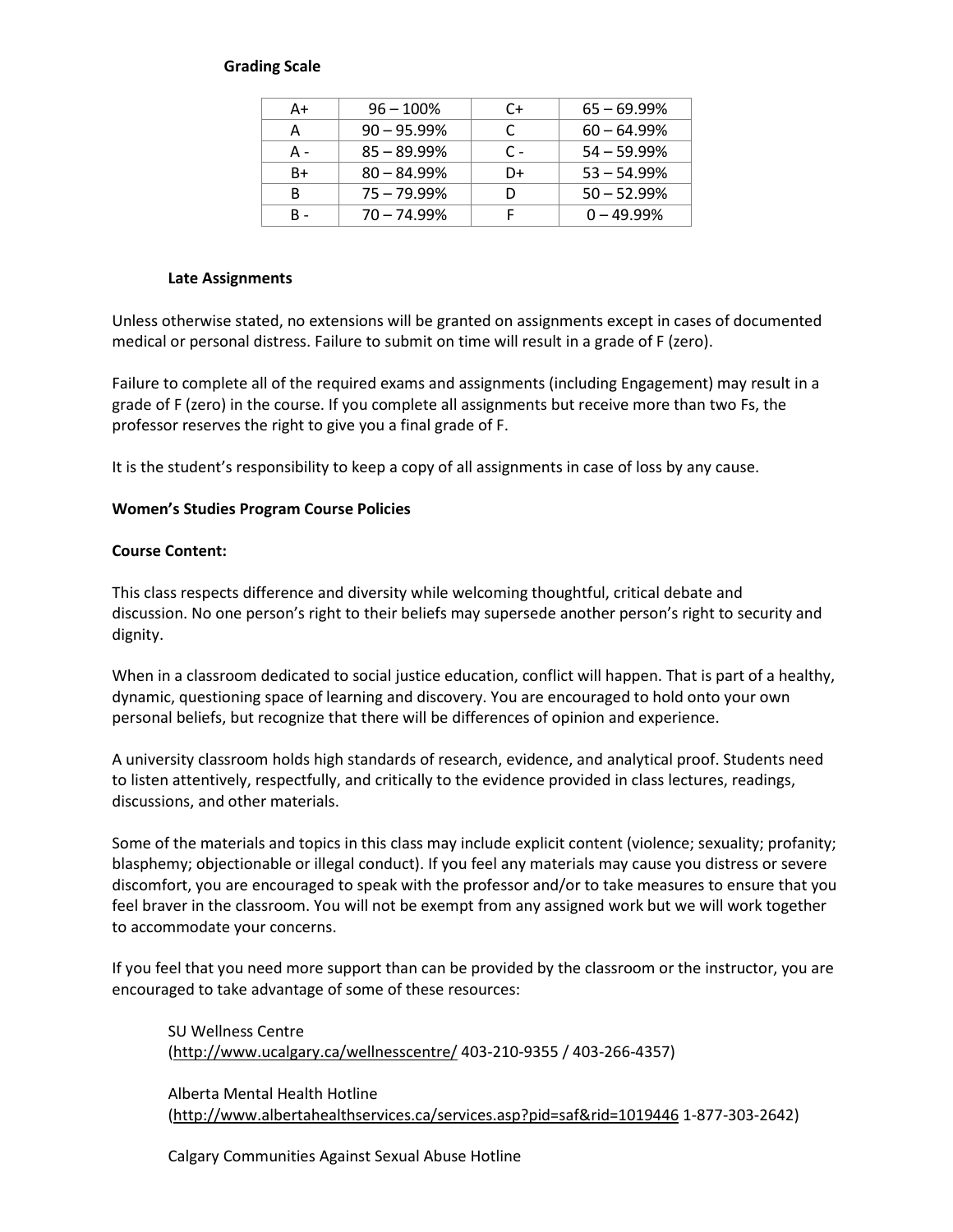### [\(http://www.calgarycasa.com/](http://www.calgarycasa.com/) 403-237-5888)

Trained peer supporters are also available on campus at the following centres:

Women's Resource Centre [\(https://www.ucalgary.ca/women/](https://www.ucalgary.ca/women/) 4<sup>th</sup> Floor, MacEwan Centre, in The Loft)

Q Centre for Gender and Sexual Diversity [\(https://www.su.ucalgary.ca/programs-services/student-services/the-q-centre/](https://www.su.ucalgary.ca/programs-services/student-services/the-q-centre/) 2nd Floor, Mac Hall, near The Den)

Faith and Spirituality Centre (http://www.ucalgary.ca/fsc/ 3rd Floor, MacEwen Centre)

Native Centre (https://www.ucalgary.ca/nativecentre/ 3rd Floor, MacEwen Centre)

For more resources, you are encouraged to consult the Campus Mental Health Strategy. http://www.ucalgary.ca/mentalhealth/

If you have a serious concern about the instructor's conduct, you may speak in full confidence to the Head of the Department of Philosophy [\(phildept@ucalgary.ca\)](mailto:phildept@ucalgary.ca) Please note, Women's Studies is a program that is administered by the Department of Philosophy.

### **Course Technology**

Students are welcome to bring portable word processing devices (tablets, laptops, airbooks, Acer, anything you got) to take notes in class. Using your device to go online for any reason – unless the instructor gives you direction to do so for class-related purposes – is prohibited and may result in having your privileges to use your device in class revoked and/or you being removed from the class. See the Student Code of Conduct Agreement for more details.

A D2L portal has been set up for this course that allows for group correspondence, course announcements, class materials, assignment submissions and grading, and other forms of communication. Students are expected to check D2L before class time for any last minute changes or cancellations. D2L only uses @ucalgary email addresses.

### **Student-Instructor Communication**

Appropriate communication procedures are described in detail in the Student Code of Conduct Agreement. The instructor's preferred means of communication is first by scheduled office hours, then by a pre-arranged meeting time (only if the professor's office hours conflict with another course), and then by email.

The instructor will endeavor to respond to emails within three business days after receiving the message. If the student emails a question that is fully addressed by the syllabus, Student Code of Conduct, or posted on D2L, the instructor will not reply. Therefore, if you don't receive a response within three business days, that probably means you can find the answer somewhere yourself. The instructor may respond to your email query with the request that you come meet with them in person to discuss. Please note, that the university's regular business hours are 8:30-4:30.

### **Braver Space Guidelines**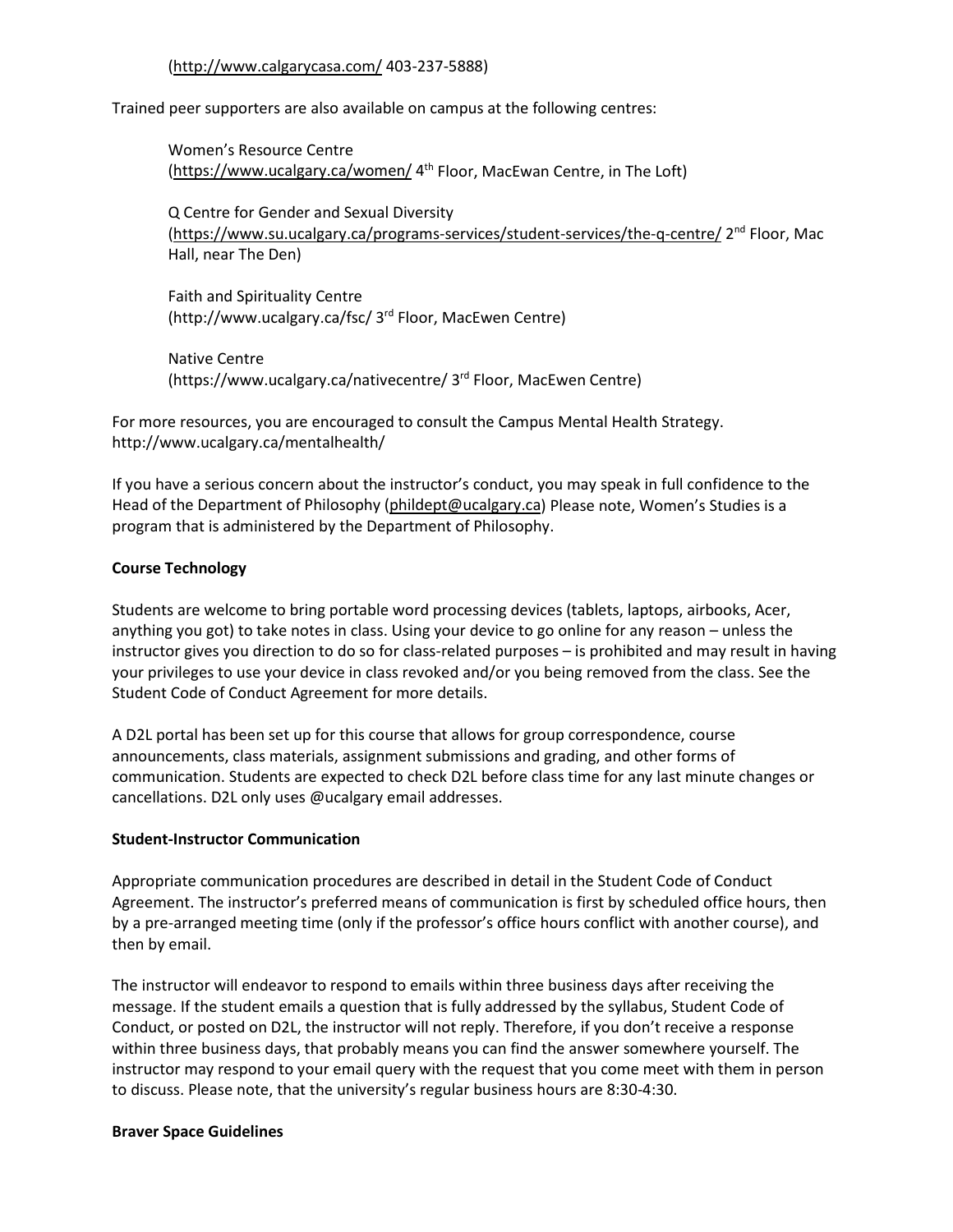"Braver Space" principles recognize that everyone brings different resiliencies and capacities to a group setting. We must all bring our personal bravery into the classroom space, and be mindful of what that means specifically to us. This does not mean sharing or participating in a way that violates personal boundaries (yours or another person's), nor cajoling others into participating in ways that are not conducive to their personal bravery. It means *being respectful, self-aware, and mindful of the classroom dynamic and your place in it*. Some guidelines are provided below.

Do not make assumptions about other people's identities and life experiences. That includes but is not limited to race, gender, sexuality, physical ability, mental and emotional well being, spirituality or religiosity, age, citizenship status, and reproductive capabilities.

Recognize that language is a powerful tool in social justice education. It also changes as new issues and greater clarity develop. Therefore, if you need to correct language use, do so respectfully; and if you are corrected, accept that correction respectfully.

Becoming self-aware is a continual process, and everyone is at a different point on their personal journey. Individuals make mistakes. Our assumption in this classroom is that we are all moving forward with our best intentions. If someone says something that may be construed to be problematic, we will raise questions and/or concerns about the language, not about the person.

Make an effort to speak from the position of "I" (not the generalized "you" or "people") and to clarify any statements you make, using verifiable evidence and experience. Making a sweeping judgment on a class or group of people is not acceptable.

Address people without assuming their gender. Some ways to do this:

- Don't refer to groups as guys, ladies, women, men, etc. Instead use gender-neutral terms like "folks," "all," "everyone," etc.
- Refer to individuals whose gender has not been disclosed to you in gender-neutral ways such as "the person who said…"

Address people using the gender pronouns they have indicated for themselves. Offer your gender pronouns to others to make it a braver space to talk about gender pronouns. Some gender pronouns include, but are not limited to:

- they/them/theirs
- she/her/hers
- ze/hir/hirs
- he/him/his
- ey/em/eirs

Similarly, if you are unsure about any aspect of a person's identity and how they would prefer to be addressed, ask respectfully. This can apply to Indigeneity, race or ethnicity, faith or spirituality, physical or mental ability, or other vectors of their identity. When speaking in more general terms, if you are corrected, accept the correction graciously. If you are questioned about your choice of general or self-identification, provide a succinct and respectful explanation.

Provide discrete and succinct content warnings if you will be talking about topics that may be traumatic for some and the content is not already apparent. Examples of such topics could include abuse, violence, addiction, suicide, mental health, transphobia/homophobia/other forms of discriminatory behaviours. An example of wording could be, "Please note that there will be (x) content in my discussion."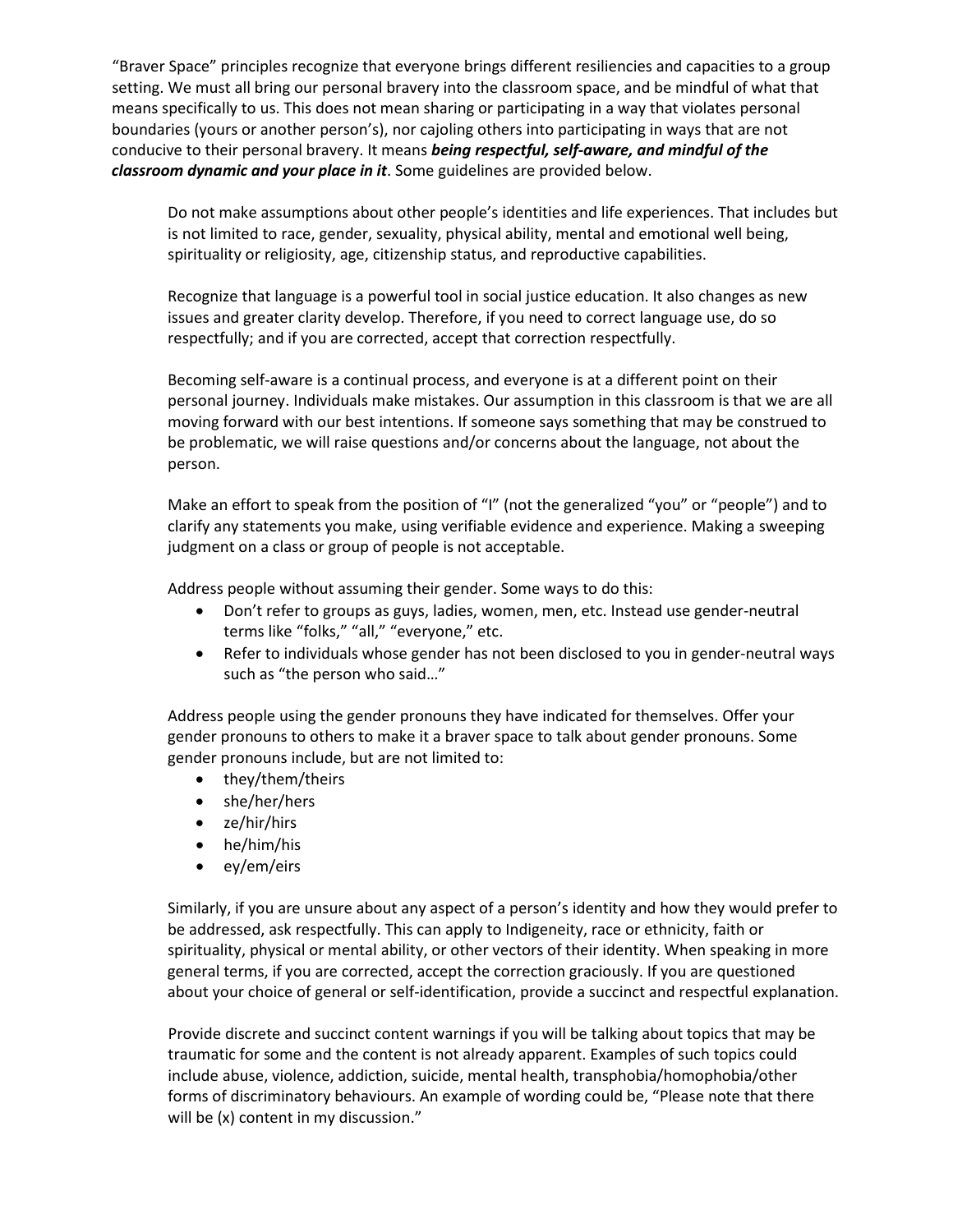Respect your own and others' physical, mental, and emotional boundaries. Please speak up in a respectful way if you are uncomfortable, seek support if you want/need it, and engage in selfcare as required, while still maintaining your commitment and focus on the participatory classroom.

### **About the Women's Studies Program**

The Women's Studies Program offers Major, Minor, and Honours undergraduate degrees. Housed in the Department of Philosophy, the program is dedicated to offering students a feminist social justice classroom where we can bravely explore issues relating to gender and sexual equity and diversity from many perspectives. For more information, contact the program coordinator [\(wmstprog@ucalgary.ca\)](mailto:wmstprog@ucalgary.ca) and check out our website[: https://arts.ucalgary.ca/womens-studies.](https://arts.ucalgary.ca/womens-studies)

The University of Calgary has a number of student clubs and campus centres dedicated to issues of gender and sexual equity and diversity. Here are links to their Facebook sites (please note that the instructors are often members of these social media sites):

[Consent Awareness and Sexual Education Club](https://www.facebook.com/UCalgaryCASE) [Faith and Spirituality Centre](http://www.ucalgary.ca/fsc/) [Native Centre](https://www.ucalgary.ca/nativecentre/) [Queers on Campus](https://www.facebook.com/groups/qcampus/) [Q: The SU Centre for Gender and Sexual Diversity](https://www.facebook.com/pages/Q-The-SU-Centre-for-Sexual-Gender-Diversity/132864866765926) [Women in Leadership Club](https://www.facebook.com/WILUCalgary) [Women's Resource Centre](https://www.facebook.com/WRCcalgary) [Women's Studies and Feminism Club](https://www.facebook.com/groups/327919917307086/)

The Women's Studies program is administered by the Department of Philosophy. The Program Coordinator is Joe Kadi [\(jkadi@ucalgary.ca](mailto:jkadi@ucalgary.ca) [/ wmstprog@ucalgary.ca\)](mailto:wmstprog@ucalgary.ca). The Head of the Department of Philosophy is Nicole Wyatt [\(nicole.wyatt@ucalgary.ca](mailto:nicole.wyatt@ucalgary.ca) / [phildept@ucalgary.ca\)](mailto:phildept@ucalgary.ca).

### **IMPORTANT DEPARTMENTAL, FACULTY AND UNIVERSITY INFORMATION**

### **Academic Honesty**

Cheating or plagiarism on any assignment or examination is regarded as an extremely serious academic offense, the penalty for which will be an F on the assignment or an F in the course, and possibly a disciplinary sanction such as probation, suspension, or expulsion. See the relevant section K.5 on 'Academic Misconduct' in the current University Calendar [http://www.ucalgary.ca/pubs/calendar/current/k-5.html.](http://www.ucalgary.ca/pubs/calendar/current/k-5.html)

Intellectual honesty requires that your work include adequate referencing to sources. Plagiarism occurs when you do not acknowledge or correctly reference your sources. If you have questions about correct referencing, consult your instructor.

### **Academic Accommodation**

The student accommodation policy can be found at: [ucalgary.ca/access/accommodations/policy.](http://www.ucalgary.ca/access/accommodations/policy)

Students needing an Accommodation because of a disability or medical condition should communicate this need to Student Accessibility Services in accordance with the Procedure for Accommodations for Students with Disabilities [http://www.ucalgary.ca/policies/files/policies/student-accommodation](http://www.ucalgary.ca/policies/files/policies/student-accommodation-policy.pdf)[policy.pdf.](http://www.ucalgary.ca/policies/files/policies/student-accommodation-policy.pdf)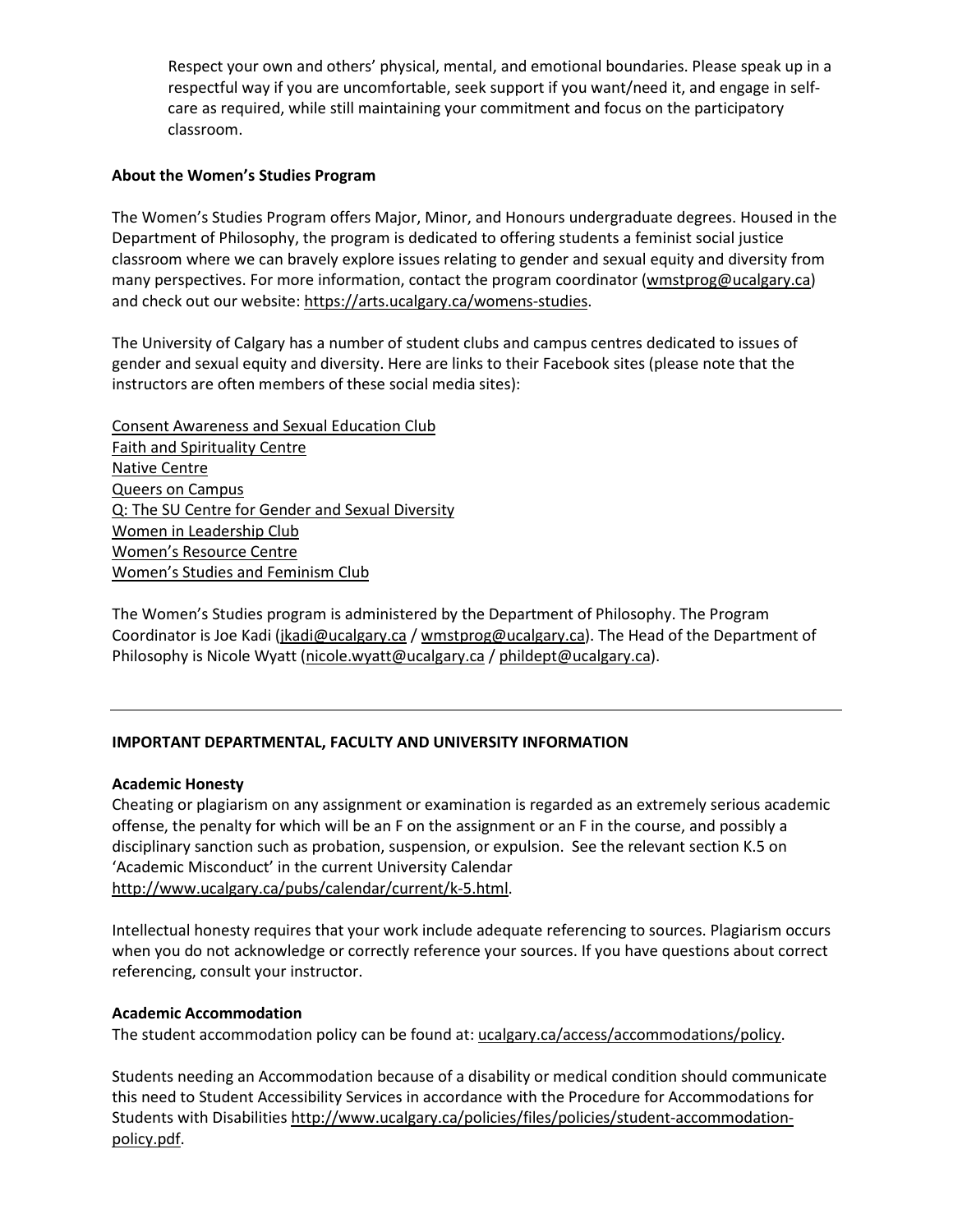Students needing an Accommodation based on a Protected Ground other than Disability, should communicate this need, preferably in writing, to their instructor.

### **D2L Help**

Desire2Learn is UCalgary's online learning management system. Important information and communications about this course may be posted on D2L. Go t[o https://ucalgary.service-now.com/it](https://ucalgary.service-now.com/it) for help.

#### **General Academic Concerns and Program Planning**

Have a question but not sure where to start? The Arts Students Centre is your information resource for everything in the Faculty of Arts. Drop in at SS102, call 403-220-3580, or email [ascarts@ucalgary.ca](mailto:ascarts@ucalgary.ca). Advisors in the ASC can also provide assistance and advice in planning your program through to graduation. Visit the Faculty of Arts website at<https://arts.ucalgary.ca/advising> for detailed information on common academic concerns

### **Advice on Women's Studies Courses**

You may find answers to your more specific questions about a degree in Women's Studies at the University Calgary a[t https://arts.ucalgary.ca/womens-studies](https://arts.ucalgary.ca/womens-studies) or contact the Coordinator of the WMST Program, Joe Kadi at [jkadi@ucalgary.ca.](mailto:jkadi@ucalgary.ca)

### **Registration and Prerequisite Waivers**

If you have questions regarding registration, or are seeking permission to waive the prerequisites for a course, email the Philosophy Department Undergraduate Program Administrator (UPA), Rebecca Lesser [\(rebecca.lesser@ucalgary.ca\)](mailto:rebecca.lesser@ucalgary.ca). Include the specific course information and your UCID number in your request.

#### **Writing**

This course will include written assignments. All written assignments (including, although to a lesser extent, written exam responses) will be assessed at least partly on writing skills. Writing skills include not only surface correctness (grammar, punctuation, sentence structure, etc.) but also general clarity and organization. Research papers must be properly documented. Students are also encouraged to use Writing Support Services and other Student Success Centre Services, located on the 3rd floor of the Taylor Family Digital Library. Writing Support Services assist with a variety of assignments, from essays to lab reports. Students can book 30-minute one-on-one appointments online, sign up for 15- minute drop-in appointments, and register for a variety of writing workshops. For more information on this and other Student Success Centre services, please visi[t www.ucalgary.ca/ssc](http://www.ucalgary.ca/ssc).

#### **Protection of Privacy**

The University of Calgary is under the jurisdiction of the provincial Freedom of Information and Protection of Privacy (FOIP) Act. The Department of Philosophy ensures the student's right to privacy by requiring all graded assignments be returned to the student directly from the instructor or teaching assistant.

#### **Internet and Electronic Communication Devices**

The instructor reserves the right to establish course policies regarding the use of devices such as laptops, tablets, and smartbooks. If allowed, these devices must be used exclusively for instructional purposes and must not cause disruption to the instructor or to fellow students. Cell phones and paging devices should be set to silent mode during lectures. Audio or video recording of lectures is not permitted without the written permission of the instructor. Students violating this policy are subject to discipline under the University of Calgary's Non-Academic Misconduct policy

#### **Emergency Evacuation:**